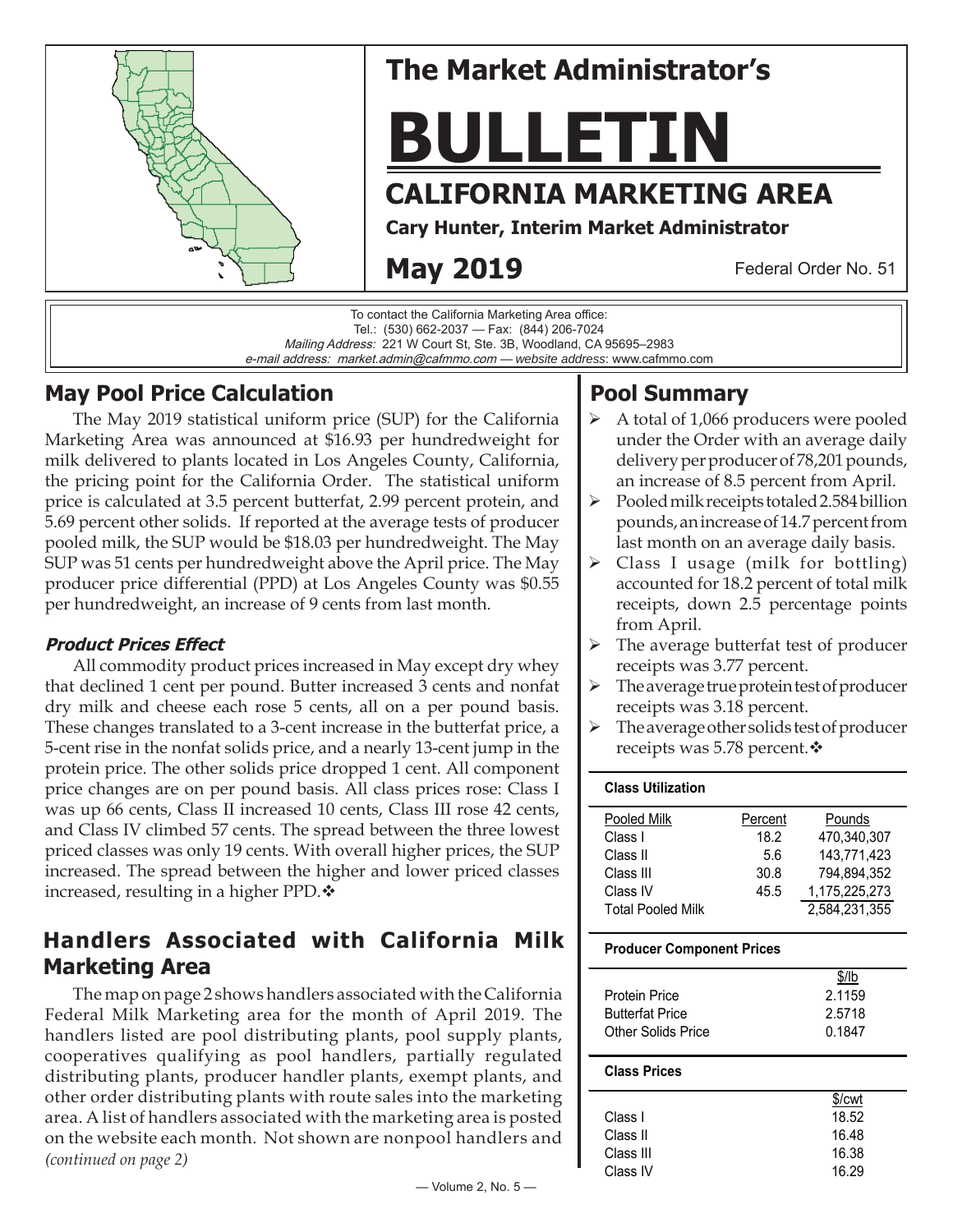# **Handlers Associated** (continued from page 1)

handlers not located within the boundaries of the California Milk Marketing Area. There are a number of plants associated with the California Order located outside of the marketing area in such states as nearby Nevada and Arizona and as distant as Virginia. The plants presented on the map are defined as follows:

- **Pool Distributing Plant:** A plant that is approved by a duly constituted regulatory agency for the by a duly constituted regulatory agency for the handling of Grade A milk, processes or packages fluid milk products, and has route distribution or transfers of packaged fluid milk products to other plants.
- **Pool Supply Plant:** A plant that is approved by a duly constituted regulatory agency for the handling of Grade A milk, receives milk directly from dairy farmers, and transfers or diverts fluid milk products to other plants or manufactures dairy products on its premises. •
- **Partially regulated Distributing Plants:** A nonpool plant that has route disposition in the marketing area during the month that is not a plant fully regulated under another Federal order, a producerhandler plant, or an exempt plant. •
- **Cooperatives Qualifying as**<br>Pool Handlers: A cooperative **Pool Handlers:** A cooperative association with respect to milk that it receives for its account from the farm of a producer and delivers to pool plants or diverts to nonpool plants. The cooperative's office location is shown on the map; it is not a processing facility.
- **Producer Handler Plant:** A person who operates a dairy farm and a distributing plant from which there is route disposition in the marketing area. Total route disposition and packaged sales of fluid milk to other plants during the month does not exceed 3 million pounds. Must meet MA requirement §1051.10 (a)(1)-(5)(ii). •

 **Exempt Plant:** A plant that is exempt from pricing and pooling provisions of any order. The plant is operated by a government agency with no route disposition in commercial channels. The plant is operated by a duly accredited college or university in which all fluid milk products are disposed of through the operation of its own facility with no route disposition in commercial channels, or the total route disposition is for individuals or institutions for charitable purposes without remuneration. The plant's total route disposition and packaged sales of fluid milk products to other plants is 150,000 pounds or less during the month. $\cdot$ •

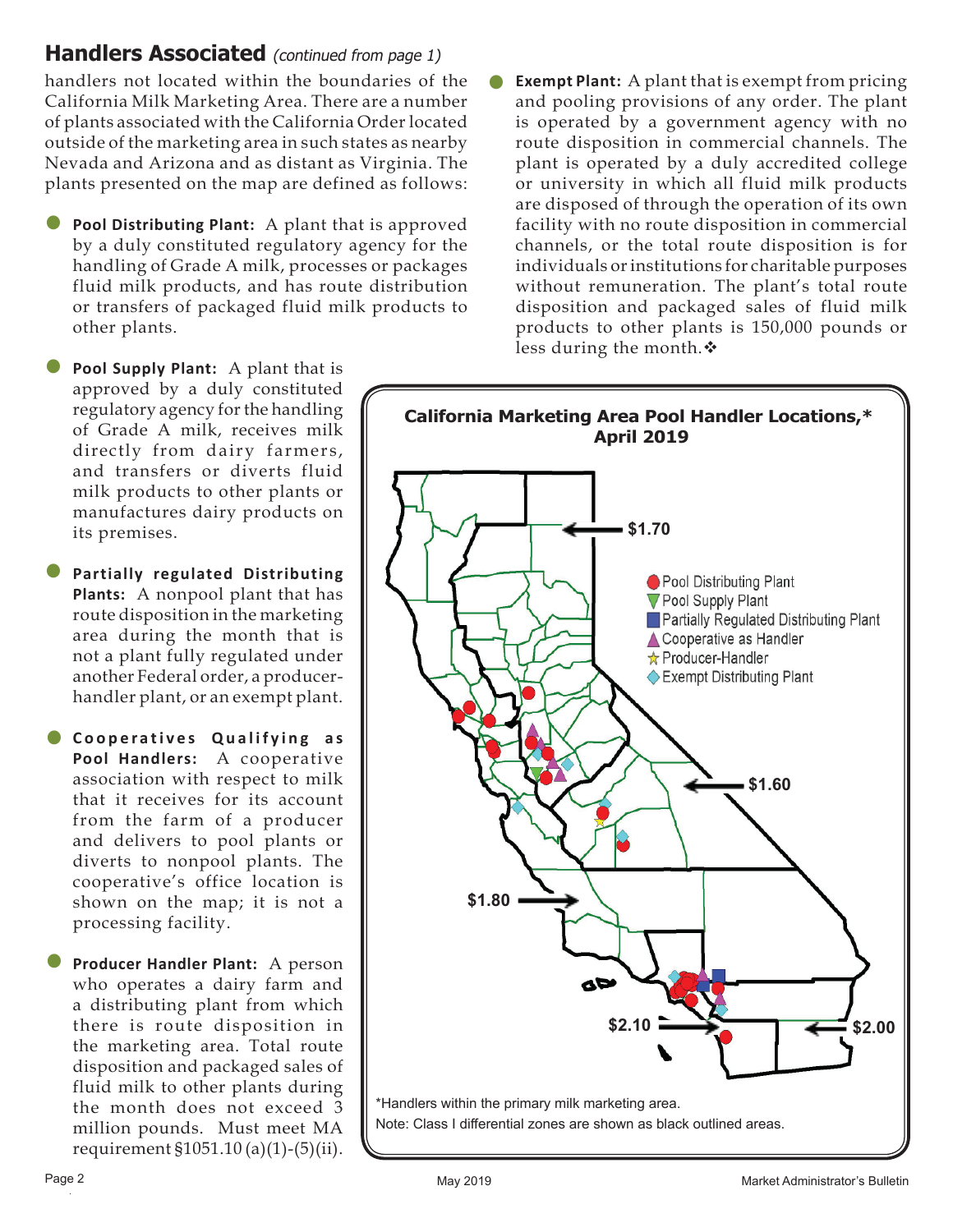# **Utilization by Class**

The accompanying table shows the utilization of fluid milk products and cream by plants pooled on the California Order. It does not include sales from producer-handlers, exempt plants, or plants fully or partially regulated by other Federal Orders. It does include shipments from pool plants to nonpool manufacturing plants. The data are derived from reports submitted by pooled handlers at pool time. Data are preliminary and have not been subjected to audit verification.

## **Class I**

Class I data shows the pounds of milk pooled by fluid milk products. The In Area Sales primarily reflect route disposition in the marketing area. The conventional milk categories include fortified and lactose-free products. Organic whole milk is shown separately; all other organic products (reduced fat, lowfat, and fatfree) are collapsed into the reduced fat category. Out of Marketing Area Sales include sales to non-Federal Order areas (unregulated areas) and to other Federal Order marketing areas.

### **Class II**

Class II data shows milk used to make "soft" products. Some categories have been combined due to small quantities and to protect handler confidentiality.

## **Class III**

Class III data shows the various cheese category breakdowns. In the future, Hispanic-type cheese will be shown separately from other cheeses. Large swings may occur month to month due to pooling and nonpooling of various plants.

### **Class IV**

Class IV data shows the various products assigned to this class although it is predominantly butter and dry milk products. This class also can experience large changes in volumes attributable to pooling/ nonpooling.

Each class contain a Shrinkage/Interhandler Difference category to reflect losses/gains and unreconciled differences that were assigned to that respective class. Classes II, III, and IV each have a Nonpool Bulk category that reflects shipments from pool plants to nonpool plants who further ship to other nonpool plants where the specific product category usage cannot be determined. The Minimum Price Class shows pounds assigned to the lowest class price for the respective month. It includes such items as animal feed and milk dumped or lost due to occurrences beyond the handler's control.

### **Utilization of Fluid Milk Products and Cream by Pool Plants# Under the California Order, May 2019**

|   | Class I                                                                                                                                        | <b>Pounds</b> |  |  |  |
|---|------------------------------------------------------------------------------------------------------------------------------------------------|---------------|--|--|--|
|   | Whole Milk*                                                                                                                                    | 144,490,498   |  |  |  |
|   | Reduced Fat Milk*                                                                                                                              | 137,820,374   |  |  |  |
|   | Lowfat Milk*                                                                                                                                   | 54,319,323    |  |  |  |
|   | FatFree Milk*                                                                                                                                  | 26,967,952    |  |  |  |
|   | Flavored Whole and Reduced Milk Products <sup>^</sup>                                                                                          | 28,129,021    |  |  |  |
|   | Organic Whole Milk                                                                                                                             | 13,567,219    |  |  |  |
|   | Organic Reduced Fat Milk^                                                                                                                      | 19,629,272    |  |  |  |
|   | <b>Buttermilk and Eggnog</b>                                                                                                                   | 4,645,174     |  |  |  |
|   | Shrinkage/Interhandler Difference                                                                                                              | 2,795,059     |  |  |  |
|   | <b>Ending Inventory</b>                                                                                                                        | 56,209,943    |  |  |  |
|   | In Area Sales                                                                                                                                  | 488,573,835   |  |  |  |
|   | Out of Marketing Area Sales                                                                                                                    | 48,180,645    |  |  |  |
|   | <b>Total Class I Utilization</b>                                                                                                               | 536,754,480   |  |  |  |
|   |                                                                                                                                                |               |  |  |  |
|   | Class II                                                                                                                                       |               |  |  |  |
|   | Nonpool Bulk                                                                                                                                   | 6,797,433     |  |  |  |
|   | Packaged Cream                                                                                                                                 | 41,601,234    |  |  |  |
|   | Bakery/Candy/Soup (Includes Condensed)                                                                                                         | 10,043,263    |  |  |  |
|   | Cottage Cheese (Includes Ricotta)                                                                                                              | 13,337,375    |  |  |  |
|   | Sour Cream and Dips                                                                                                                            | 11,209,901    |  |  |  |
|   | Yogurt                                                                                                                                         | 31,321,624    |  |  |  |
|   | Other Beverages (Includes Drinkable Yogurt)                                                                                                    | 5,627,507     |  |  |  |
|   | Ice Cream (and Mix)                                                                                                                            | 52,381,574    |  |  |  |
|   | Shrinkage/Interhandler Difference                                                                                                              | (80, 522)     |  |  |  |
|   | <b>Total Class II Utilization</b>                                                                                                              | 172,239,389   |  |  |  |
|   | Class III                                                                                                                                      |               |  |  |  |
|   | Nonpool Bulk                                                                                                                                   | 1,065,586     |  |  |  |
|   | American Cheese                                                                                                                                | 261,421,288   |  |  |  |
|   | Italian Cheese                                                                                                                                 | 454,456,478   |  |  |  |
|   | Cream Cheese                                                                                                                                   | 6,308,615     |  |  |  |
|   | Other Cheeses@                                                                                                                                 | 73,607,572    |  |  |  |
|   | Shrinkage/Interhandler Difference                                                                                                              | 77,802        |  |  |  |
|   | <b>Total Class III Utilization</b>                                                                                                             | 796,937,341   |  |  |  |
|   |                                                                                                                                                |               |  |  |  |
|   | Class IV                                                                                                                                       |               |  |  |  |
|   | Nonpool Bulk                                                                                                                                   | 34,068,623    |  |  |  |
|   | Condensed                                                                                                                                      | 8,327,791     |  |  |  |
|   | Butter                                                                                                                                         | 97,748,354    |  |  |  |
|   | Dry Milk Products                                                                                                                              | 1,023,971,841 |  |  |  |
|   | Skim Equivalent of NFMS to Fortify Class I                                                                                                     | 34,479,416    |  |  |  |
|   | <b>Ending Inventory</b>                                                                                                                        | 20,686,677    |  |  |  |
|   | Shrinkage/Interhandler Difference                                                                                                              | 10,116,898    |  |  |  |
|   | <b>Total Class IV Utilization</b>                                                                                                              | 1,229,399,600 |  |  |  |
|   | Minimum Price Class~                                                                                                                           | 2,606,732     |  |  |  |
|   |                                                                                                                                                |               |  |  |  |
|   | <b>Total Utilization</b>                                                                                                                       | 2,737,937,542 |  |  |  |
| # | Does not include in-area sales from producer-handlers, exempt plants,<br>Installed the composite the second stand by cathom England Osdone, In |               |  |  |  |

or plants fully or partially regulated by other Federal Orders. Includes shipments to nonpool manufacturing plants. Derived from reports submitted by pooled handlers.

- Includes Lactose-free products.
- ^ Includes reduced fat, lowfat, and fatfree milk products.
- ~ As defined in section 1000.40 of the Order; milk priced at the lowest corresponding month's class price.
- @ Includes Hispanic, Swiss, and other varieties.